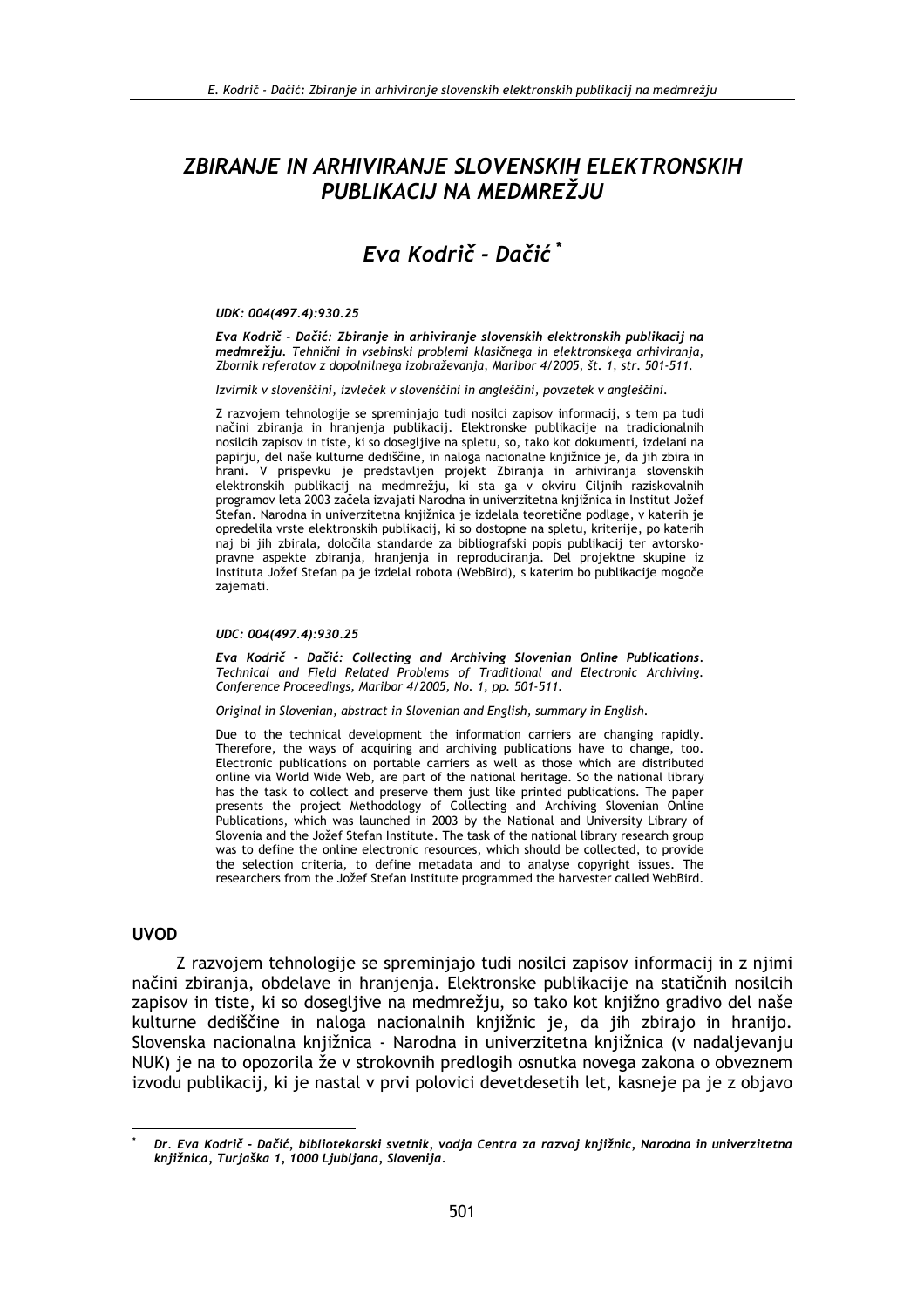dveh brošur<sup>1</sup> poskušala o nijhovem pomenu ozavestiti tudi javnost. Prvi korak k dejanskemu zbiranju elektronskih publikacij je knjižnica naredila s prijavo projekta Metodologija zbiranja in arhiviranja slovenskih elektronskih publikacij na medmrežiu, ki ga je prijavila na razpis v okviru Ciljnih raziskovalnih programov leta 2002. Predlog projekta sta izdelali skupini raziskovalcev iz NUK-a in Instituta Jožef Stefan. NUK je bil v okviru projekta zadolžen za izdelavo teoretičnih podlag, v katerih je določil vrste elektronskih publikacij, dostopnih na medmrežju, ki bodo predmet zbiranja, kriterije, po katerih naj bi jih zbirali, določil standarde za bibliografski popis publikacij ter pripravil predloge rešitev za avtorsko-pravne probleme, ki se lahko pojavljajo v zvezi z zajemanjem, hranjenjem in reproduciranjem tega gradiva. Raziskovalci iz Instituta Jožef Stefan pa so izdelali robota (WebBird), računalniški program za zajemanje publikacij z medmrežja.

Rok za zaključek projekta je bil september 2004, vendar NUK še vedno testira zmogljivosti in karakteristike robota.

### ČEMU SPLOH ZBIRATI IN ARHIVIRATI ELEKTRONSKE PUBLIKACIJE, DOSTOPNE NA MEDMREŽJU?

Odgovor na vprašanje, čemu zbirati in arhivirati elektronske publikacije na medmrežju, fluidno gradivo, ki je pogosto dvomljive vrednosti, izhaja iz samih temeljev naše kulture. Naše spoštovanje do pisane besede izhaja iz časov, ko so prvi zapisani teksti prihajali iz božjih ust ter iz ust njihovih odposlancev in namestnikov na zemlji. Beseda, zapisana na pergament ali papir, vezan v obliko kodeksa, je definirala našo kulturo do te mere, da še danes, ne glede na vse zlorabe zapisane besede v preteklih stoletjih, dojemamo njeno uničenje ali prepoved kot enega izmed najhujših etičnih prekrškov. Knjiga, to je publikacija v obliki kodeksa, ima namreč v naši kulturi poseben pomen in vrednost, ki sta do neke mere neodvisna od pomena njene vsebine oziroma, kakor bi se danes izrazili v strokovnem jeziku, informacije, ki jo vsebuje. Tehnična definicija publikacije, iz katere smo izločili njen kulturni presežek namreč opisuje publikacijo kot zapis informacije na kateremkoli mediju, ki je razmnožen in namenjen javnosti. Ta sicer korekten opis določa le konstitutivne dele publikacije, ki pa so že sami po sebi kompleksni predmeti, okoli katerih so se razvile cele znanstvene discipline. Definicija obide semantičen nivo zapisa, njegov kodikološki nivo (jezik in pisava, v katerem je vsebina zapisana), na materialnem nivoju pa abstrahira tehnike zapisa, materiale, uporabljene za zapis (tinte, tuše, tiskarske barve, s katerimi je informacija zapisana), medij, na katerem je nastal zapis (papir, pergament, magnetni trak ...), način reproduciranja publikacije, tehnike vezave in podobno.

Knjiga nam kot kompleksni kulturni predmet torej ne prenaša le sporočila njenega avtorja, temveč s svojo materialno pojavo priča o kulturnem in tehnološkem razvoju časa, v katerem je nastala. Papir in vodni znak na njem nam ne sporočata le, kdaj in kje je knjiga po vsej verjetnosti nastala, temveč nam govorita tudi o tehnološki razvitosti obdobja in območja. Enako je s tehnikami vezave in tiska. Dojemati publikacijo (knjigo) le kot zapis informacije, čeprav je ta ključnega pomena, pomeni sprejemati le del njenega sporočila.

Elektronske publikacije: kako jih bomo ohranili za prihodnost? Ljubljana, 1998 in Elektronske publikacije: Kodeks prakse prostovoljnega depozita. Ljubljana, 2001.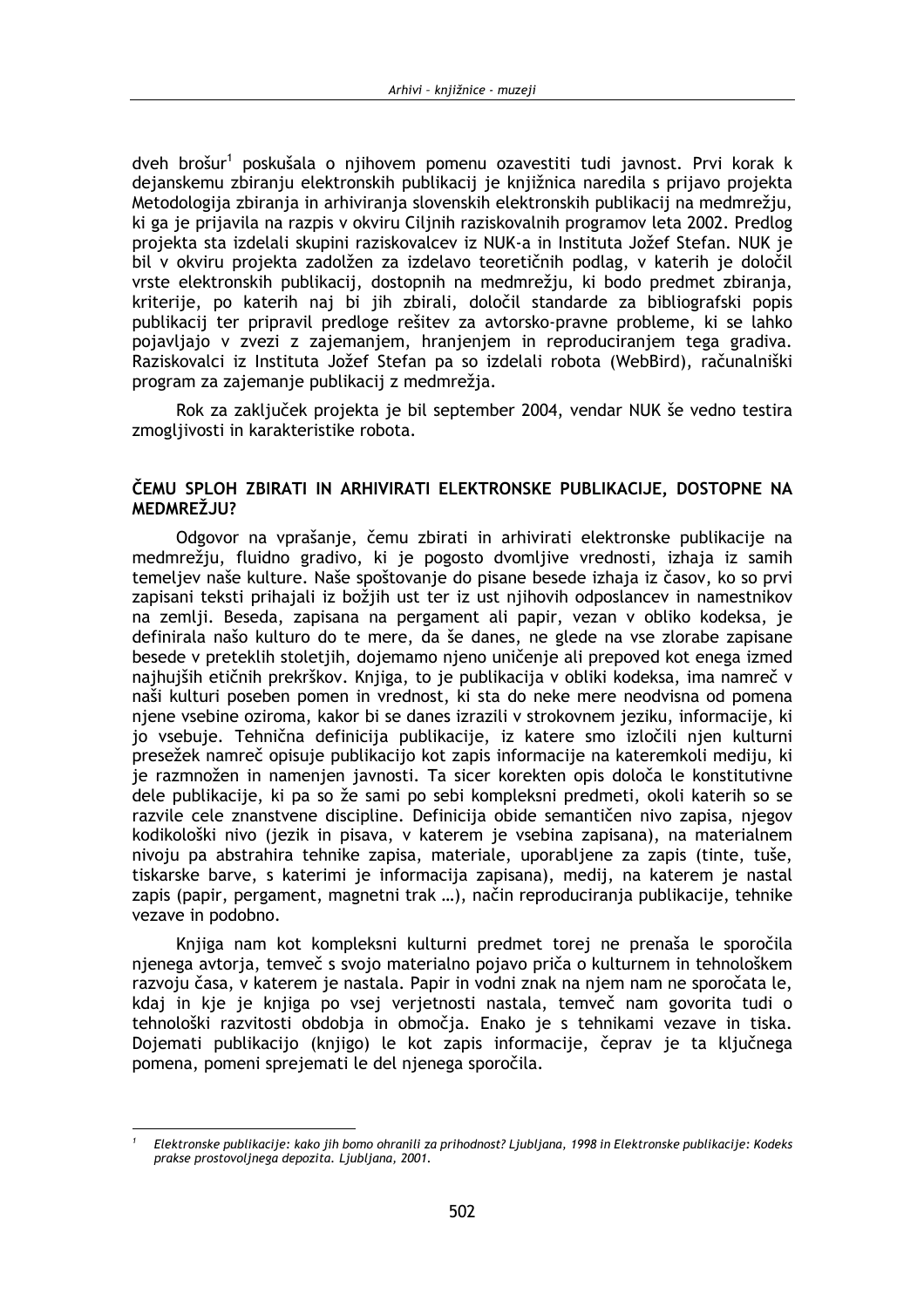Z razvojem novih načinov zapisov in medijev, nosilcev informacij (magnetni trak, nosilci digitalnih zapisov) se je sicer povečala hitrost zapisovanja in razmnoževanja, obenem pa se je skrajšala njihova življenjska doba. Relativno kratka ni le življenjska doba njihovih materialnih nosilcev, temveč tudi vsebine publikacije. Kakor da bi lahkotnost njihovega nastanka pogojevala tudi obstojnost njihove vsebine: elektronske publikacije na medmrežju so nam danes sicer lahko dostopne, vendar lahko naslednij dan že izginejo, se dopolnijo, skratka, lahko se spremenijo v nekaj drugega. Ta fluidnost publikacij na modernih nosilcih zapisov in cenenost izdelave publikacije vpliva na naše dojemanje njene vrednosti. Videokasete, CD-ROM-i in publikacije, ki so dosegljive na medmrežju, so izgubile vrednostni piedestal knjige. Če je danes še vedno etično sporno uničiti knjigo pa zavrženega CD-ROM-a, ki je lahko vseboval celotno knjižnico, sploh ne opazimo.

Elektronske publikacije, tako tiste na fizičnih nosilcih zapisa (CD-ROM, DVD in podobno), kot tudi tiste, ki so dostopne na medmrežju, s svojo avtentično pojavnostio in s svojo vsebino pričajo o našem kulturnem razvoju. Tako kot se danes navdušujemo nad starimi vezavami, kvaliteto ročno izdelanega papirja in mojstrstvom starih tiskarjev, se bodo čez stoletja navduševali nad formati zapisa, specifiko programske opreme in tehnikami reproduciranja, seveda, če nam bo uspelo sodobne zapise ohraniti za prihodnost.

Nacionalne knjižnice, katerih naloga je zbiranje pisne kulturne dediščine naroda imajo med nacionalnimi kulturnimi institucijami posebno mesto. Če druge kulturne institucije zbirajo, hranijo in prezentirajo le značilne, ekskluzivne ali selekcionirane primerke oziroma zbirke (muzeji, arhivi, galerije) oziroma dokazujejo svoj nacionalni pomen s kvaliteto svojih storitev (filharmonija, opera, gledališče), so nacionalne knjižnice dolžne graditi zbirko patriotike. Ta zajema brez izjeme vse publikacije, ki so nastale na ozemlju nekega naroda, publikacije, katerih avtoriji so pripadniki tega naroda in so napisane v njegovem jeziku ali pa se po svoji vsebini nanašajo na narod in njegovo nacionalno ozemlje. Zbirka patriotike je osnova za izdelavo popisa celotne pisne produkcije nekega naroda, to je nacionalne bibliografiie.

Izgradnjo zbirke patriotike omogoča mehanizem obveznega izvoda tiskov. Obvezni izvod tiska oziroma publikacije je privilegij, na osnovi katerega nacionalna kniižnica po zakonu brezplačno prejema vse tiske oziroma publikacije, ki so jih v državi založili založniki, natisnili tiskarii ali izdali avtorii. Obvezni izvod praviloma temelji na zakonskih predpisih, zato je omejen na območje države, v kateri je izdan. Prvi zakonski predpis te vrste je bil uveljavljen v Franciji v prvi polovici 16. stoletja, torej manj kot 100 let po iznajdbi tiska. Razlogi zanj so bili cenzurne narave, saj naj bi natisnjeni izvod dokazoval, da so bile spremembe cenzorjev upoštevane oziroma, da bi v nasprotnem primeru preprečil distribucijo spornega dela. Vendar nadzor tiska ni bil edini razlog za uvedbo mehanizma obveznega izvoda. ZDA ali Nizozemska na primer so obvezni izvod tiska uvedle kot dokazilo o avtorstvu. Nekatere države pa so ta privilegij preprosto priznale svojim kraljevim ali cesarskim knjižnicam, ali pa so ga uvedle, tako kot na Slovenskem, za podporo študiju. Licejska knjižnica v Ljubljani je tako kot prva knjižnica na Kranjskem dobila privilegij obveznega izvoda tiska že leta 1807 in ta privilegij, seveda vezan na različna geografsko-administrativna območja, je ohranila vse do danes.

Obvezni izvod tiska je bil sprva omejen le na tiskane publikacije: knjige, časnike, časopise, zemljevide in bakroreze. V drugi polovici devetnajstega stoletja najdemo v zakonu, ki je določal predmet obveznega izvoda že široko definicijo tiska,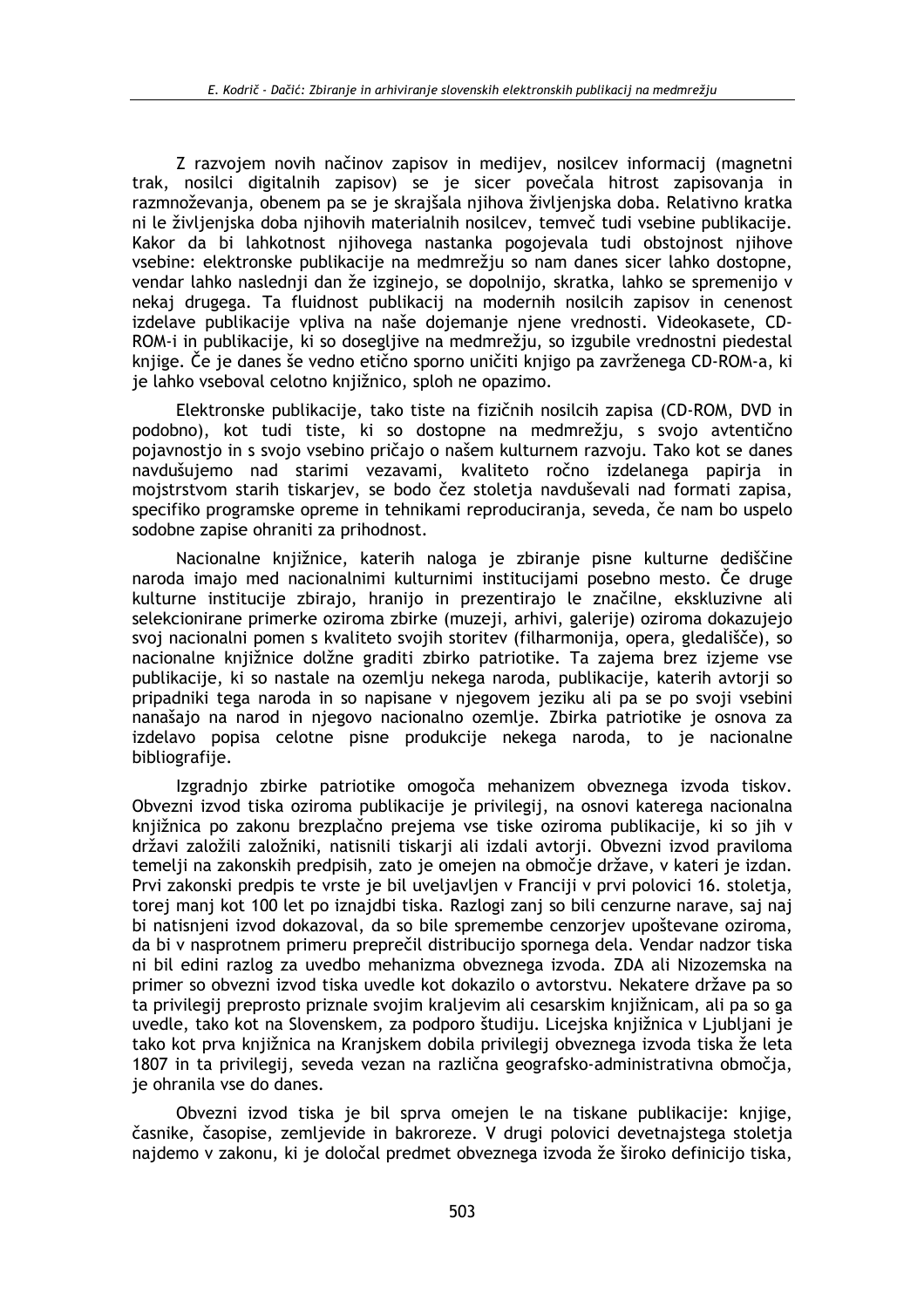ki je obsegala vse izdelke s področja umetnosti in literature, ki so razmnoženi z mehaničnimi ali kemičnimi sredstvi. Izvzete so bile le interne publikacije in nekateri drobni tiski, saj je zakon iz obveznosti oddaje izključeval publikacije, ki so bile namenjene potrebam trgovine in prometa ali domači uporabi, kot so na primer obrazci, računi ali posetnice. Definicija iz zakona je predmet obveznega izvoda že približala današnjemu razumevanju publikacije. To danes opisujemo kot zapis informacije na mediju (dokument), ki je razmnožen in namenjen za javno uporabo. S pojmom »publicirati« označujemo dejanje, s katerim so postale informacije oziroma intelektualna stvaritev dostopne javnosti, s pojmom »razmnoževanje« pa vsako multipliciranje informacije oziroma intelektualne storitve, pa naj si bo ta izvedena na klasičen način (tisk) ali v elektronski obliki, kjer za izvod šteje vsakokratno sprejemanje radijskih in televizijskih programov preko radijskih in televizijskih sprejemnikov oziroma dostopanje uporabnika do domače strani.

Posebna značilnost obveznega izvoda je dejstvo, da razen omenjenih kriterijev, ki so vezani na definicijo publikacije, zavezanca in administrativno območje, kjer se zakonske določbe uveliavliajo, ne vsebuje selekcijskih kriterijev ne v formalnem ne v vsebinskem pogledu. Obvezni izvod tiska namreč ni pomemben zaradi posamičnih izjemnih ali dragocenih del, ki jih je nacionalna knjižnica na osnovi predpisa pridobila. Vrednost obveznega izvoda je v izčrpni zbirki, ki kaže na vsakokratno kulturno, gospodarsko stanje naroda in je materialni dokaz o moči njegove kulture. Kot tak je obvezni izvod nenadomestljiv in relevanten vir za zgodovinopisje, sociološke, kulturološke in druge študije. Gradivo, pridobljeno na osnovi predpisov o obveznem izvodu tiska, ima zato v Sloveniji po veljavnem Zakonu o knjižničarstvu<sup>2</sup> status kulturnega spomenika.

Elektronske publikacije so v razvitih državah postale predmet zakonov o obveznem izvodu že v začetku devetdesetih let prejšnjega stoletja. To velja tako za elektronske publikacije na fizičnih nosilcih kot za tiste, ki so dosegljive le na medmrežju. Prva država, ki je z zakonom predpisala zbiranje elektronskih publikacij na medmrežju, je bila Norveška leta 1989. Francija, Danska, Kanada in Avstralija so zakonodajo o obveznem izvodu elektronskih publikacij gradile postopoma. Najprej so predpisale zbiranie obveznih izvodov na fizičnih nosilcih, kasneje pa so jo dopolnile še z določbami o obveznosti oddaje oziroma zbiranja publikacij, dostopnih na medmrežju. Leta 2002 in 2003 sta take določbe v svojo zakonodajo vključili tudi Nemčija in Velika Britanija.

Vendar sodobna slovenska zakonodaja, ki ureja oddajo obveznih izvodov publikacij, ni sledila razvoju in razmahu novih medijev (radio, televizija, medmrežje). Uzakonjeno ni niti obvezno zbiranje in hranjenje slovenskih radijskih in televizijskih programov, vse številčnejše slovenske publikacije, ki so nam danes dostopne preko medmrežja, pa izginjajo dnevno in brez opozorila, na enak način, kot se pojavljajo.

### **IZZIVI ELEKTRONSKIH PUBLIKACIJ KOT OBJEKTOV ZBIRANJA IN HRANJENJA**

S pojavom elektronskih publikacij na medmrežju kniižničarii na materialni in na konceptualni ravni izgubljamo objekt svojega dela. Na materialni zato, ker objekt v otipljivem predmetnem smislu ne obstaja več, v konceptualnem pa zato, ker je publikacija v elektronski obliki izgubila klasične atribute kulturnega predmeta. Za knjižničarje neknjižno gradivo seveda ni nobena novost. Prvi dokumentirani problemi

 $\overline{2}$ Zakon o knjižničarstvu. Uradni list RS, 2001, l. 11, št. 87, str. 8685-8693.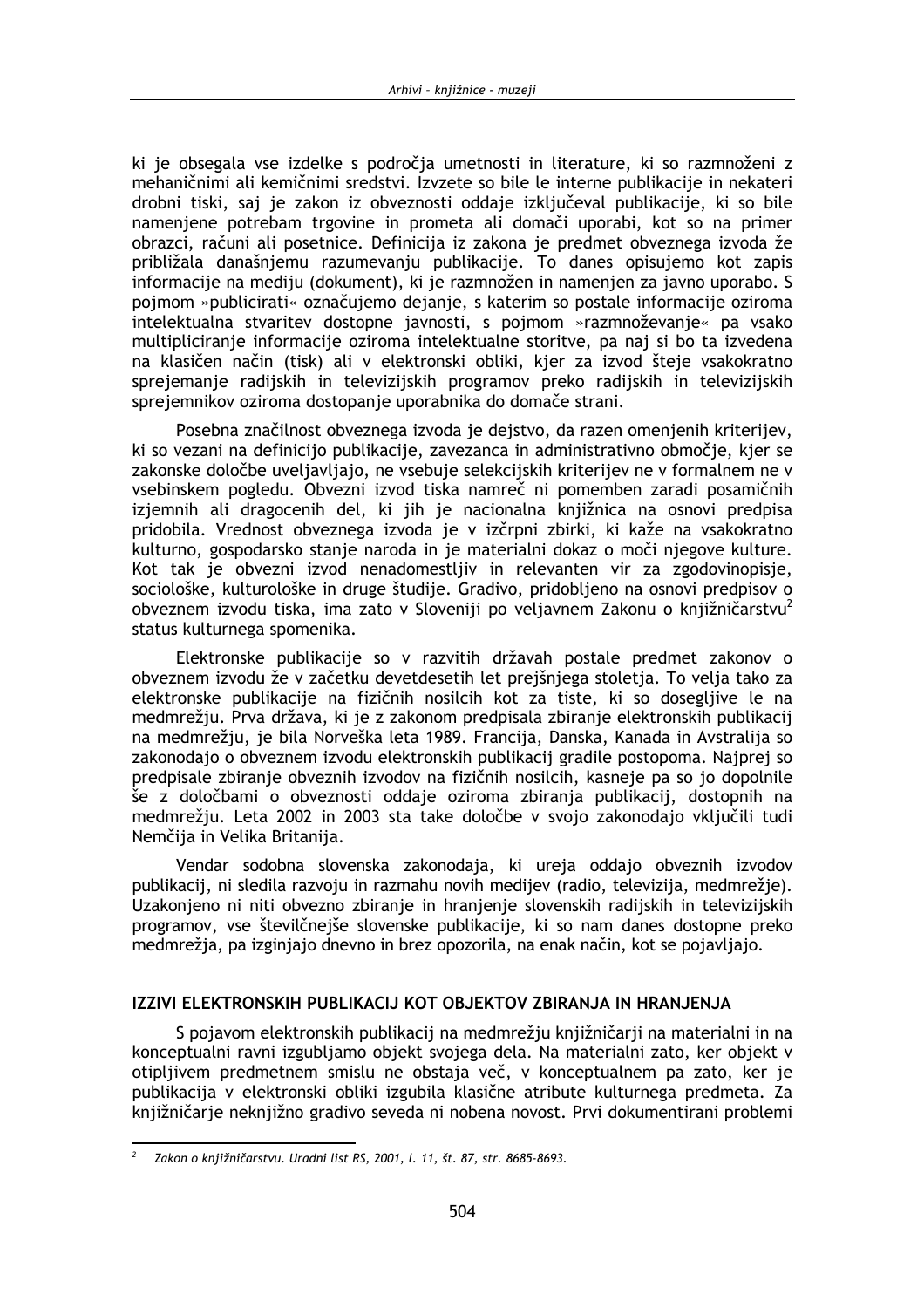so nastali z razmahom fotografije v drugi polovici devetnajstega stoletia, ko so se pojavili predlogi, naj bi obvezni izvod tiska razširili tudi na fotografije. Vendar fotografija ni izpolnjevala enega izmed ključnih kriterijev: ni bila namenjena javnosti. Temeljni premik pri zbiranju in hranjenju publikacij je nastal že s publikacijami v strojno berljivi obliki. Tehnološki razvoj, ki je v dvajsetem stoletju prinašal vedno nove in nove izume na področju nosilcev zapisov, je pred knjižničarje postavlial domala nerešlijve probleme, povezane z dolgoročnim ohranjanjem in reproduciranjem neknjižnega gradiva.

V nasprotju s klasičnim knjižnim gradivom sama spretnost branja in poznavanje jezika naenkrat ni bila več dovolj. Za razumevanje zapisane informacije je bil potreben vmesnik, ki nam omogoča dekodiranje zapisa v čutno sprejemljivo obliko. S tem se je pojavil nov faktor, ki je pomembno vplival na dolgoročno hranjenje publikacij: dostop do zapisanih informacij ni bil omejen le z obstojnostjo medija, temveč tudi z ohranjenostjo aparature za dekodiranje. V dvajsetem stoletju so se že dolgo pred izumom osebnega računalnika, digitalnih zapisov in elektronskih publikacij, pojavili strojno berljivi nosilci zapisov. Vinilske plošče in magnetni avdio in video trakovi so postali del obveznega izvoda publikacij in s tem tudi del nacionalne zbirke. Celo več: dvajseto stoletje je med obvezne izvode publikacij vključilo tudi radijske in televizijske programe, ki jih načrtno in sistematično zbirajo in hranijo razvite evropske države.

Kljub tej pomembni novosti pa so bile tudi te nove publikacije, prav tako kot knjižno gradivo, statične. Statični, to je materialni nosilci zapisa namreč ohranjajo vsebinsko in oblikovno nespremenjene dokumente oziroma publikacije, pa najsi imamo v mislih rokopise, videokasete, knjige ali radijske oddaje. Vsaka sprememba zapisa ali forme pomeni novo izdajo in s tem tudi novo publikacijo. To ni sicer nič novega, saj v analognem okolju poznamo fenomen različnih izdaj predvsem pri enciklopedijah, leksikonih in slovarjih. V to skupino sodijo tudi elektronske publikacije na statičnih nosilcih zapisov. Pri elektronskih publikacijah na medmrežju pa je značilna prav nijhova fluidnost: podatkovne zbirke se neprestano dopolniujejo, domače strani spreminiajo grafično podobo in vsebino ter celo svojo lokacijo. Raziskave o obstojnosti domačih strani so pokazale, da jih le 56% preživi časovno obdobie enega leta in le 35% dve leti.<sup>3</sup> Zaradi teh značilnosti so postale elektronske publikacije povsem nova kategorija knjižničnega gradiva, ki se nam izmika iz klasične tipologije in bibliografske obdelave publikacij in je problematična tako glede zbiranja, dolgoročnega hranjenja, reproduciranja in možnosti javne uporabe.

### ZBIRANJE ELEKTRONSKIH PUBLIKACIJ NA MEDMREŽJU

Elektronskih publikacij na medmrežju ni mogoče preprosto in brez dodatnih določb vključiti med gradivo, ki so ga zavezanci dolžni dostavljati nacionalni knjižnici na osnovi zakona o obveznem izvodu publikacij. Njihovo zbiranje, hranjenje in dajanje v uporabo je potrebno opremiti z varovali, da ne bi pri tem oškodovali nosilcev avtorskih pravic na eni ali ogrozili zbiranje kulturne dediščine in pravico državljanov do dostopa do publikacij in informacij na drugi strani. Publikacija na papiriu je nespremenlijva in do iznajdbe kopirnega stroja pred nekaj desetletij je praktično ni bilo mogoče enostavno in poceni kopirati. Elektronske publikacije pa je mogoče brez večjih stroškov ne le kopirati in razmnoževati, temveč tudi poljubno

Več o tem glej Kavčič - Čolić, A. Arhiviranje elektronskih publikacij: nov izziv za nacionalne knjižnice. Knjižnica, 2004, l. 48, št. 4, str. 97-119.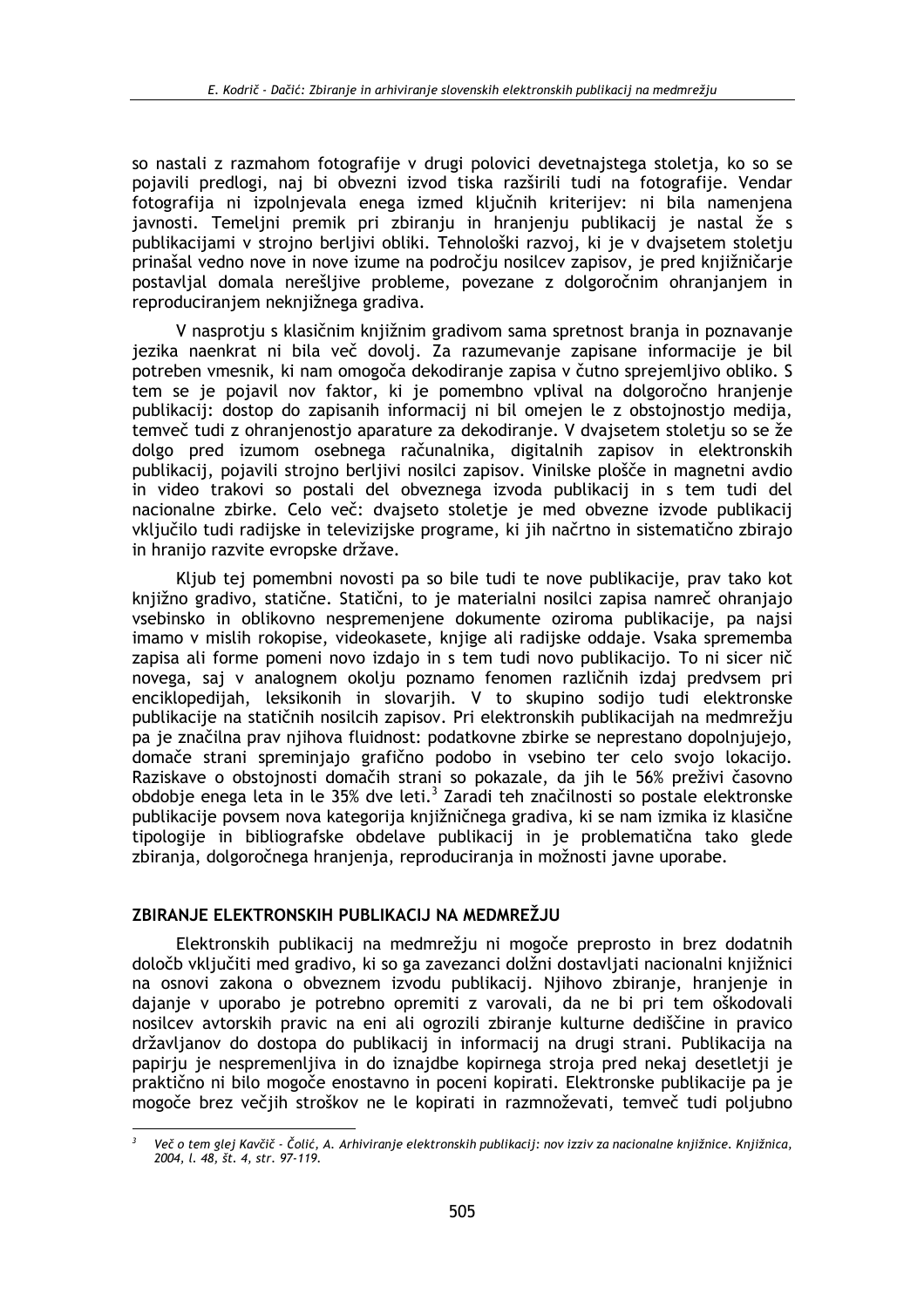spreminiati. Predvsem zaradi hitrosti in lahkote, s katero je mogoče te postopke izvesti, avtorii in založniki teh publikacii upravičeno zahtevajo od kniižnic s privilegijem obveznega izvoda posebno zaščito oziroma omejitev dostopa do publikacij.

Da bi evropskim depozitarnim knjižnicam olajšali zbiranje elektronskih publikacij na medmrežju v prehodnem obdobju, dokler ne bo depozit elektronskih publikacij ustrezno rešen, sta Združenje direktorjev evropskih nacionalnih knjižnic (CENL) in Združenje evropskih založnikov (FEP) pripravila »Kodeks prakse prostovoljnega depozita«<sup>4</sup>. Načela kodeksa naj bi nacionalne knjižnice upoštevale do zakonske rešitve oddaje obveznega izvoda. Kodeks opredeljuje temeljna načela depozita, ki izhajajo iz klasičnih določil, uveljavljenih v analognem okolju in že omenjenih posebnosti elektronskih publikacij na medmrežju. Tako naj bi bile elektronske publikacije deponirane v obliki, v kateri so dostopne javnosti ter skupaj s potrebno programsko opremo, priročniki in spremnim gradivom. Če na primer publikacija izide v več formatih, naj bi imel pri depozitu prednost format, ki je kompatibilen z IBM PC. Prav tako naj bi založnik pri depozitnih kopijah odstranil vgrajeno zaščito, kot je na primer datum poteka uporabnosti.

Posebna navodila se nanašajo na zagotavljanje dolgoročne dostopnosti in veljavnosti elektronskih publikacij. Fizični nosilci elektronskih zapisov (na primer CD-ROM-i) nimajo dokazanega zadostnega roka trajanja. Zato morajo imeti depozitarne knjižnice možnost, da elektronske publikacije kopirajo na druge medije ali izvedejo migriranje na nove tehnološke platforme.

Tudi pogoji dostopa in uporabe elektronskih publikacij naj bi bili v zakonu posebej opredeljeni. Dostop do tega gradiva naj bi bil enouporabniški, za kar bi morala nacionalna kniižnica zagotoviti ustrezne tehnične ukrepe. To pomeni, da knjižnica omogoča dostop do elektronske publikacije le enemu uporabniku naenkrat, in sicer prek varovanega intranetnega omrežja na posebej določenem računalniku, v območiu, ki je dostopno le pooblaščenim uporabnikom določene depozitne kniižnice. Založnik naj bi imel pravico v času do sprejema zakona v okviru pogodbe z nacionalno knijžnico določati pogoje, obliko in frekvenco dostopania uporabnikov do elektronske publikaciie. Glede izdelave kopij na papirju naj bi veljala enaka načela kot pri kopiranju tiskanega gradiva. Uporabnik knjižnice torej praviloma ne bi smel natisniti elektronskih publikacij v celotnem obsegu. Podobno naj bi se tudi pri elektronskem presnemavanju elektronskih publikacij zgledovali po omejitvah, ki so uveljavljene v tiskanem okolju, sicer pa naj bi bilo elektronsko presnemavanje, shranjevanje in nadaljnja uporaba teh del predmet pogodbenih licenc.

# PODROČJE TERMINOLOGIJE IN TIPOLOGIJE

Uveljavljena tipologija publikacij je do sedaj temeljila na štirih kriterijih: načinu izhajanja publikacije (monografske in serijske publikacije ...), nosilcu zapisa (knjižno in neknjižno gradivo, avdiovizualno gradivo ...), načinu zapisa (kartografsko gradivo, knjige, brošure, notno gradivo ...), po vsebini (uradne publikacije, patenti ...). Elektronske publikacije na medmrežju le deloma sodijo v to shemo. Ker so elektronske publikacije na medmrežju relativno mlade, prihaja do zadreg že pri njihovem poimenovanju. Ne le različni avtorji, celo mednarodni standardi uporabljajo na tem področju različne terminološke aparate. Srečujemo se z izrazi,

Elektronske publikacije: Kodeks prakse prostovoljnega depozita. Ljubljana, 2001.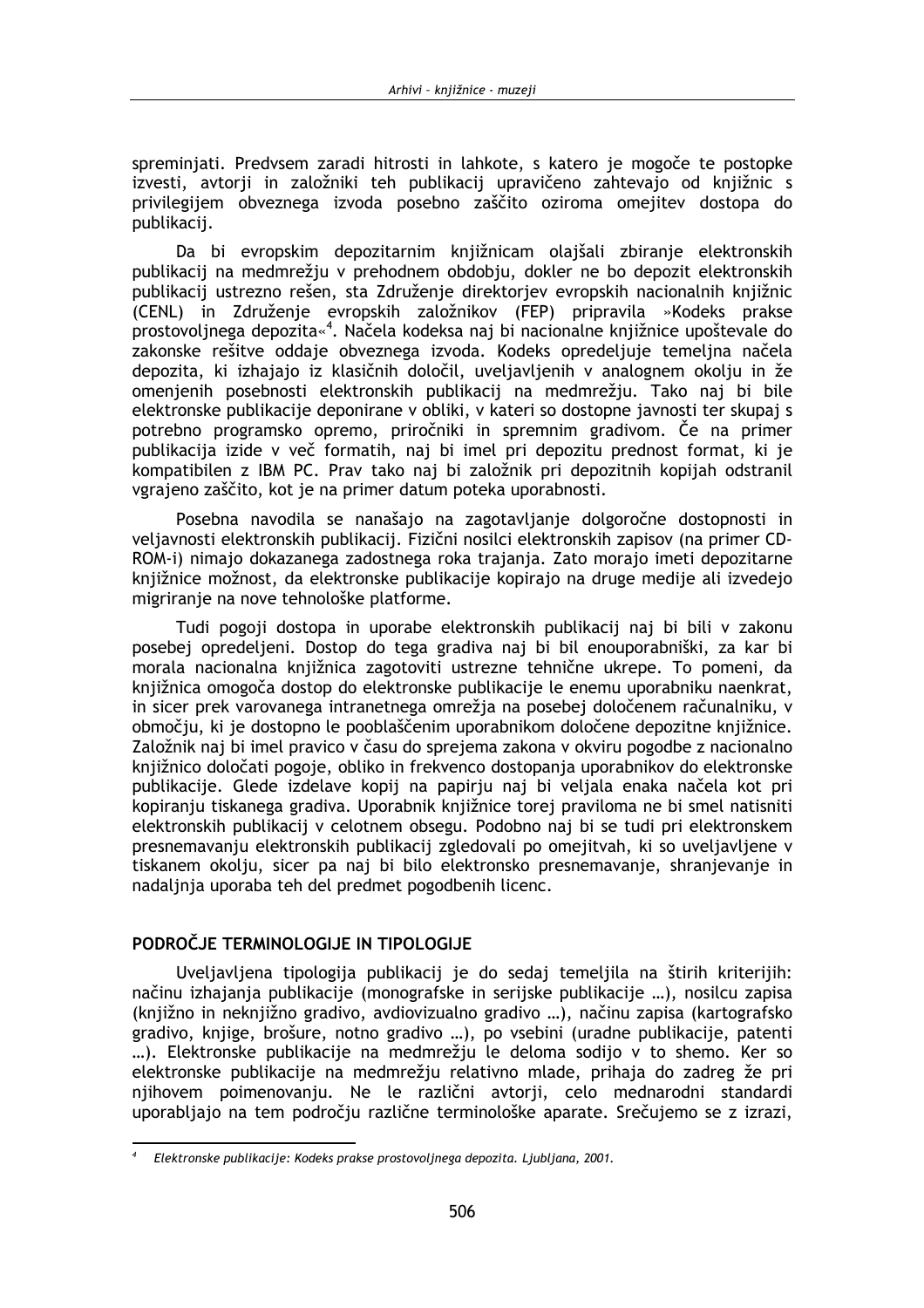kot so digitalni objekt, digitalni vir, digitalni dokument, elektronski vir, e-besedila, ki so. odvisno od konteksta oziroma stroke obravnave včasih uporabljeni kot sinonimi, drugič spet pa so med nijmi jasne pomenske razlike.

Kliučni problem pri razvrščaniu elektronskih publikacii na medmrežiu izhaja iz njihove relativne neobstojnosti, saj se predvsem posamezni tipi publikacij na medmrežju neprestano spreminjajo. Mednarodni standardi za bibliografsko obdelavo knjižničnega gradiva in knjižnično statistiko, ki so bili izdani v zadnjih petih letih, prinašajo različne termine in tipologijo. Tako na primer mednarodni standardni bibliografski opis elektronskih virov ISBD (ER) iz leta 2000 razlikuje med elektronskimi viri na fizičnem nosilcu in med gradivom, ki je dostopno na daljavo (on-line). Leta 2002 objavljeni standard iz iste skupine, mednarodni standard za bibliografsko obdelavo virov ISBD (CR), je uvedel delitev na zaključene in nezaključene vire. Problematiko razvrščanja elektronskih publikacij je razrešil s pojmom integrirnega vira. Standard ločuje med zaključenimi nekompletnimi integrirnimi viri (revidirana ebesedila, nekatere nevezane strani z zamenljivo vsebino) in nezaključenimi (kontinuiranimi) integrirnimi viri (večina nevezanih strani z zamenlijvo vsebino, baze podatkov, spletne strani). Vendar pa bo preteklo še nekaj časa, da se bo ta terminologija uveljavila v strokovnih krogih. Standard za knjižnično statistiko ISO 2789 : 2003, ki je izšel le leto kasneje, omenjenega izrazoslovja ne pozna.

#### PODROČJE BIBLIOGRAFSKE OBDELAVE IN IDENTIFIKACIJE ELEKTRONSKIH **PUBLIKACIJ**

Bibliografska obdelava publikacij na formalnem nivoju je določena s standardi ISBD, na vsebinskem nivoju pa s klasifikacijskimi sistemi (univerzalna decimalna klasifikacija - UDK; Dewey). Vendar običajni bibliografski podatki, ki obravnavajo območje naslova in navedbe odgovornosti, izdaje, zvrsti in dosega vira, založništva in distribucije, fizičnega opisa, zbirke, opomb ter območje standardne številke in pogojev dostopnosti, ne zadoščajo več za identifikacijo elektronskih publikacij na medmrežju. Potrebnih je še vrsta podatkov, ki izhajajo iz same specifičnosti nosilca informacij in iz načina zapisa. To so tako imenovani metapodatki (podatki o podatkih), ki so se pojavili prav z razvojem elektronskih virov. Omogočajo nam nijhovo identifikacijo in lokalizacijo ter obenem vključujejo podatke o strukturi. delovanju, okolju in o pogojih za dostop do njih. Glede na njihovo vsebino se uveljavlja delitev na deskriptivne, strukturne, tehnične in administrativne metapodatke. Ker je naš namen ne le zbirati, temveč tudi trajno hraniti elektronske publikacije in omogočati dostop do njih, potem predvsem ne smemo pozabiti na metapodatke, ki vsebujejo informacije o formatu oziroma o strukturi bitnega toka elektronske publikacije in podatke o aplikaciji, s katero lahko dostopamo do dokumenta<sup>5</sup>.

## PROJEKT METODOLOGIJA ZBIRANJA IN HRANJENJA ELEKTRONSKIH PUBLIKACIJ NA MEDMREŽJU

Potem ko je NUK že predlagal razširitev oddaje obveznih izvodov publikacij tudi na elektronske publikacije na medmrežju in po poskusih informiranja javnosti in založnikov o nujnosti hranjenja le-teh, je prešel na reševanje praktičnih problemov

O tem izčrpno piše Alenka Kavčič - Čolić v svojem članku Metapodatki za trajno ohranjanje elektronskih virov (Knjižnica, 2004, l. 48, št. 4, str. 97-119).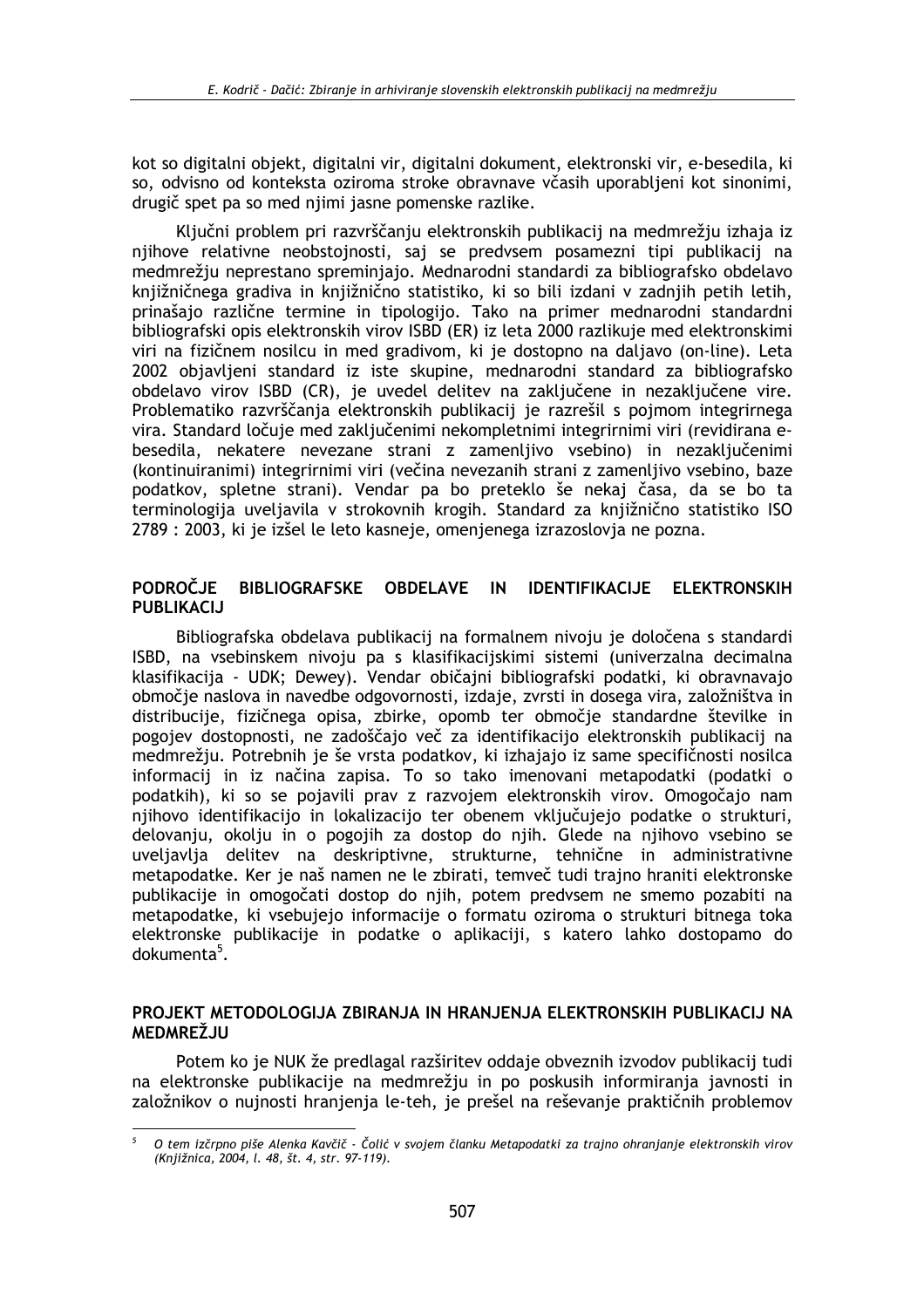niihovega zbirania, obdelave in hranienia. Leta 2002 je na razpis Cilinega ráziskovalnega programa »Konkurenčnost Slovenije 2001-2006« prijavil projekt Metodologija zbiranja in arhiviranja slovenskih elektronskih publikacij na medmrežiu. Projekt je bil sprejet in financerij (Ministrstvo za šolstvo, znanost in šport, Ministrstvo za kulturo, Ministrstvo za informacijsko družbo) so za njegovo realizacijo namenili 11.998.000,00 SIT. Projektna skupina je združevala raziskovalce NUK-a (Eva Kodrič - Dačić kot nosilka projekta, Alenka Kavčič - Čolić, Vilenka Jakac - Bizjak, Irena Kavčič, Renata Šolar, Dunja Kalčič) in Instituta Jožef Stefan (Dunja Mladenič, Marko Grobelnik, Maja Škrjanc, Polona Domadenik - Raziskovalni center Ekonomske fakultete v Ljubljani). Projekt naj bi bil realiziran v času od 1. 10. 2002 do 30. 9. 2004.

Cilj tega projekta je bil izdelati model za sistematično zbiranje in arhiviranje slovenskih elektronskih publikacij na medmrežju. Naloga raziskovalcev NUK-a je bila določiti objekt zbiranja, to je vrste elektronskih publikacij na medmrežju, ki jih bomo zbirali, kriterije, po katerih jih bomo zbirali, formate in normative za zbiranje in hranjenje, formate za vnos bibliografskih podatkov o gradivu ter analizirati avtorskopravno problematiko, povezano z zbiranjem, hranjenjem in dajanjem v uporabo. Izdelava programske aplikacije za zbiranje elektronskih publikacij na medmrežju pa je bila naloga raziskovalcev Instituta Jožef Stefan.

Zbiranje in arhiviranje elektronskih publikacij na medmrežju je v zadnjem desetletju ena izmed prioritetnih nalog nacionalnih knjižnic. Zato smo se lahko zgledovali po tujih mednarodnih in nacionalnih projektih. V prvi vrsti so nas zanimali modeli sistemov za dolgoročno arhiviranje elektronskih publikacij (na primer Open Archival Information System: OAIS) in projekti, povezani z zajemanjem vseh vrst elektronskih publikacij (na primer ZDA: Internet Archive, Mapping the Internet: the Electronic Resources Virtual Archive-MINERVA, Avstralija: Preserving and Accessing Networked Documentary Resources of Australia-PANDORA, Evropa: Nordic Web Index-NORDINFO, KULTURARW3 - poskus zbiranja švedskih elektronskih dokumentov na Internetu, Nordic Web Archive-NWA, NEDLIB, skupni projekt evropskih nacionalnih kniižnic, francoski poskus zbirania domačih strani in tako dalie).

Na podlagi tujih izkušenj, domače prakse in razpoložljivih virov smo se odločili, da bomo začeli zbirati oziroma arhivirati štiri vrste elektronskih publikacii, ki so dostopne na medmrežiu: domače strani, serijske elektronske publikacije, monografske publikacije in kartografsko gradivo.

Osnovni kriteriji za zbiranje so bili povzeti po klasičnih vsebinskih kriterijih za zbiranje slovenike (navedeni so v enem prejšnjih poglavij). Skušali smo jih prilagoditi okolju interneta. Hipotetično naj bi zbirali vse elektronske publikacije na medmrežju, ki izpolnjujejo enega izmed naslednjih treh pogojev:

- domena \*.si,
- strežnik naj bi bil na ozemlju Republike Slovenije,
- slovenski jezik.

Za potrebe projekta smo definirali domačo stran kot vrsto spletne strani, ki je vhodna stran oziroma glavni dokument podjetja, ustanove ali posameznika na svetovnem spletu, preko katere imamo dostop do drugih njihovih oziroma njegovih spletnih strani. To je informacijska enota, ki je sestavljena iz ene ali več dostopnih http povezav in jo lahko obiščemo v celoti preko enega samega URL-ja. Domače strani naj bi zajemali neselektivno. Z domeno \*.si je mogoče zajeti vse vstopne strani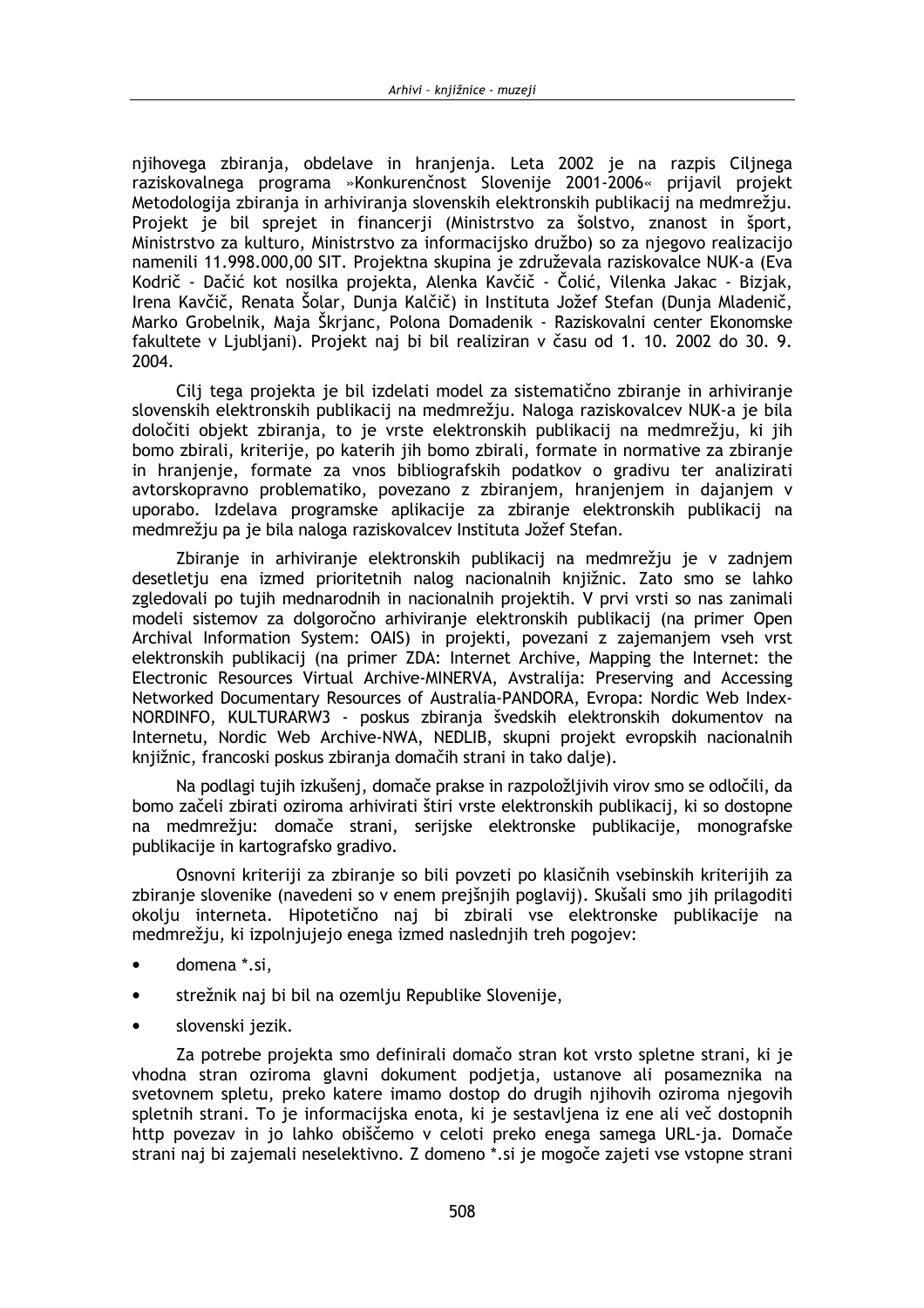organizacij, uredništev, agencij, podjetij, društev, zvez in podobno. Po podatkih ARNES-a je bilo v juniju 2004 registriranih 17.381 takih domen. Domače strani naj bi zajemali do 4. nivoja. Selektivno naj bi zajemali slovenske domače strani z domenami \*.com, \*.net in \*.org. Ker je slovenski splet zelo majhen, ocena je približno 0,4 Tb, bi bilo možno zajemanje 2 do 3-krat letno.

Zdi se, da je od vseh publikacij na medmrežju še najbolj obvladljiv segment slovenskih serijskih publikacij. V septembru leta 2003, ko je bila v okviru projekta izvedena raziskava teh publikacij, je bilo v Sloveniji pri ISSN centru Slovenija<sup>6</sup> registriranih 184 elektronskih založnikov, in sicer: posamezniki (53), podjetja (46), športna društva in zveze (36) in razna društva (25), ki so izdajali okrog 200 naslovov elektronskih serijskih publikacij. Glede na vrsto publikacij je bilo največ, in sicer 82, naslovov elektronskih časopisov, ki so se dnevno ali tedensko prenavljali z dodajanjem vsebin oziroma besedil (Dnevnik, Delo, 24ur.com), ali pa so po zgledu papirnatih verzij predstavljali zaključene celote v obliki številk ali letnikov (Gospodarski vestnik, Manager)<sup>7</sup>. V okviru projekta je bil izdelan tudi vzorčni seznam tipičnih serijskih elektronskih publikacij za testno zajemanje.

Bolj problematično bo zbiranje in hranjenje monografskih publikacij in kartografskega gradiva. V skupino monografskih publikacij spadajo predvsem normativni akti, pravilniki, letna in druga poročila, priročniki, navodila, programi, članki, literarna dela in podobno. Predvsem fakultete objavljajo vedno več študijskega gradiva v elektronski obliki, vendar so monografske publikacije tako razpršene po spletu, da bo potrebno pripraviti posebno analizo in načrt njihovega postopnega zajemanja.

Digitalno kartografsko gradivo na medmrežju lahko ločimo na dva dela: na digitalizirano kartografsko gradivo in izvorno digitalno kartografsko gradivo. Naivečia izdelovalca digitalnega kartografskega gradiva ter topografskih kartografskih baz sta Geodetski zavod Slovenije in Geodetski inštitut Slovenije, glavni založniki pa Geodetska uprava RS, Geodetski zavod Slovenije, Ministrstvo za obrambo RS, Ministrstvo za okolje in prostor RS. Kartografsko gradivo pa digitalizirajo tudi kniižnice same, (na primer NUK) in je prosto doseglijvo preko medmrežia. Pri izvornem digitalnem kartografskem gradivu gre za obsežne podatkovne zbirke, zato bi bila smiselna rešitev v dogovoru o dolgoročnem hranjenju med nacionalno kniižnico in institucijo, ki to gradivo proizvaja.

Za potrebe projekta smo se tudi pri definiranju metapodatkov naslonili na model OAIS (Open Archival Information System), ki je bil leta 2003 registriran kot standard ISO 14721 za izdelavo arhivskih sistemov elektronskih virov<sup>8</sup>. V okviru projekta je bil izdelan predlog nabora metapodatkov za trajno hranjenje slovenskih elektronskih publikacij. Nabor se deli na dva dela, in sicer na metapodatke, ki vsebujejo informacije o načinu prikazovanja vsebine (sem sodita opis načina prikazovanja elektronskega vira ter opis tehničnih značilnosti in okolja delovanja elektronskega vira) in na metapodatke, ki vsebujejo informacije, pomembne za trajno ohranjanje (sem sodijo referenčne informacije, informacije o kontekstu,

Številka ISSN (International Standard Serial Number) je standardizirana mednarodna oznaka, ki omogoča identifikacijo publikacij. Slovenskim serijskim publikacijam jo dodeljuje ISSN center Slovenija, ki deluje v okviru  $NIIK-a$ 

Kodrič, N. Analiza slovenskih elektronskih kontinuiranih virov in njihovih založnikov. Ljubljana: NUK, september 2003 (raziskovalna naloga).

Kavčič - Čolić, A. Metapodatki za trajno ohranjanje elektronskih virov. Knjižnica, 2004, l. 48, št. 4, str. 99.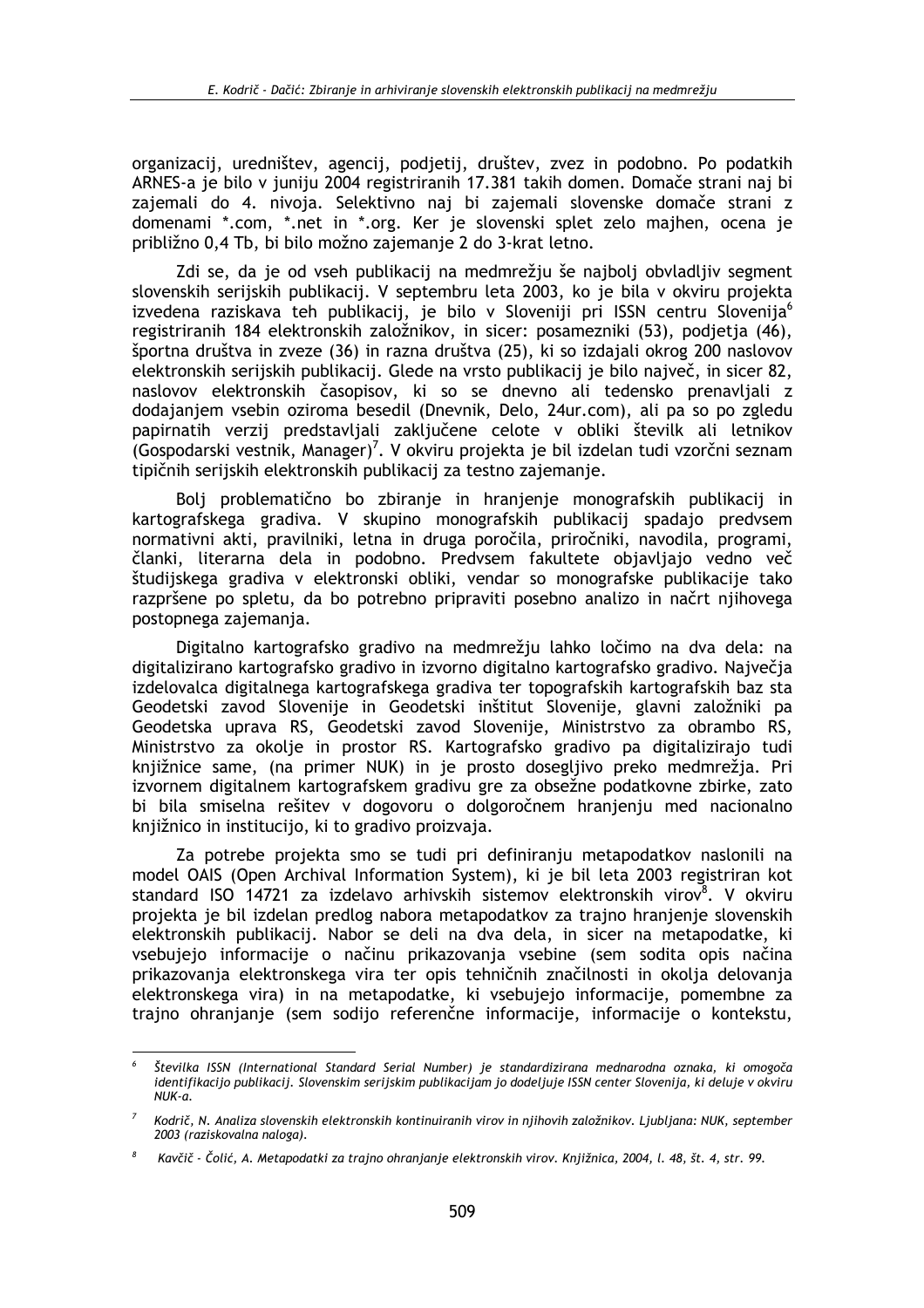informacije o provenienci in informacije o pristnosti)<sup>9</sup>. V projektu smo predvideli tudi možnost generiranja popisov elektronskih publikacij v obstoječi lokalni bazi COBIB. kar bi bilo mogoče izvesti z uvedbo dodatnih poli v bloku IX formata COMARC.

Zaradi spletnih strani, ki se neprestano spreminiajo, je bil v okviru projekta razvit prototipni spletni servis, ki zbira domače strani in jih sprotno ažurira oziroma dodaja vse spremembe, ki se zgodijo na posamezni spletni strani. V tem okviru so bili razviti naslednji moduli: robot za sprehajanje po spletu (WebBird), modul za shranjevanje celotnega stanja spleta, indeksiranje shranjenega arhiva, iskanje informacij na spletu (po vzoru standardnih iskalnikov) in modula za statistične analize spleta, spletnih strani, topološke strukture in evolucije spleta skozi čas. Aplikacijo so izdelali raziskovalci Instituta Jožef Stefan. Trenutno je v testni fazi druga verzija robota za zbiranje publikacij na spletu.

# **ZAKLJUČEK**

Projektna skupina je z realizacijo projekta Metodologija zbiranja in arhiviranja slovenskih elektronskih publikacij na medmrežiu izpolnila zastavljene cilje. Vendar pa smo še daleč od utečenega in celovitega zajemania publikacii z medmrežia. V analizah testnih zajemani spleta smo ugotovili, da bomo predysem pri domačih straneh težko dosegali optimalne cilje. Čeprav smo se odločili za neselektiven pristop k zbiranju, dokumenti zaradi svojih strukturnih posebnosti ne bodo zajeti v celoti. Nedostopne nam bodo ostale domače strani, ki imajo v ozadju interaktivne baze ali pa jih podpirajo posebne aplikacije (Java script) oziroma publikacije, ki imajo zaščiten dostop.

S projektom smo naredili šele prvi korak k vključevanju elektronskih publikacij na medmrežju v knjižnične zbirke. Te problematike pa seveda ni mogoče razrešiti v okviru enega samega projekta. Zbiranje, dolgoročno hranjenje in omogočanje dostopa do elektronskih publikacij na medmrežju so v tem času najpomembnejši izzivi bibliotekarske stroke. Čeprav elektronske publikacije nikoli ne bodo nadomestile knjige, so postale, neobstojne, fluidne in izmuzljive, del našega vsakdana. Nijhove značilnosti odražajo specifično kulturo na prelomu tisočletja, zato jih moramo ohraniti za prihodnje generacije.

# **LITERATURA**

- Guidelines for the preservation of digital heritage (draft). National Library of Australia; UNESCO, 2002.
- Šolar, Renata. Digitalno kartografsko gradivo, nov izziv kartografskih zbirk. Knjižnica, 2003, l. 47, št. 4, str.  $7 - 22.$
- Kavčič Čolić, Alenka. Teoretični model digitalnih arhivov. Knjižnica, 2004, l. 48, št. 4, str. 63-75.
- Kavčič Čolić, Alenka. Metapodatki za trajno ohranjanje elektronskih virov. Knjižnica, 2004, l. 48, št. 4, str. 97-119.
- Kalčič, Dunia, Novi viri na internetu in niihova taksonomija, Kniižnica, 2004, l. 48, št. 4, str. 77-95.
- Kodrič, Nataša, Analiza slovenskih elektronskih kontinuiranih virov in niihovih založnikov, Liubliana; NUK, september 2003 (raziskovalna naloga).
- Elektronske publikacije: kako jih bomo ohranili za prihodnost? Ljubljana, 1998.
- Elektronske publikacije: Kodeks prakse prostovoljnega depozita. Ljubljana, 2001.
- ISBD (ER): mednarodni standardni bibliografski opis elektronskih virov. Ljubljana, 2000.
- ISO 2789: 2003, Information and documentation International library statistics.

Celoten predlog nabora metapodatkov je predstavljen v Kavčič - Čolić, A. Metapodatki za trajno ohranjanje elektronskih virov. Knjižnica, 2004, l. 48, št. 4, str. 114-117.